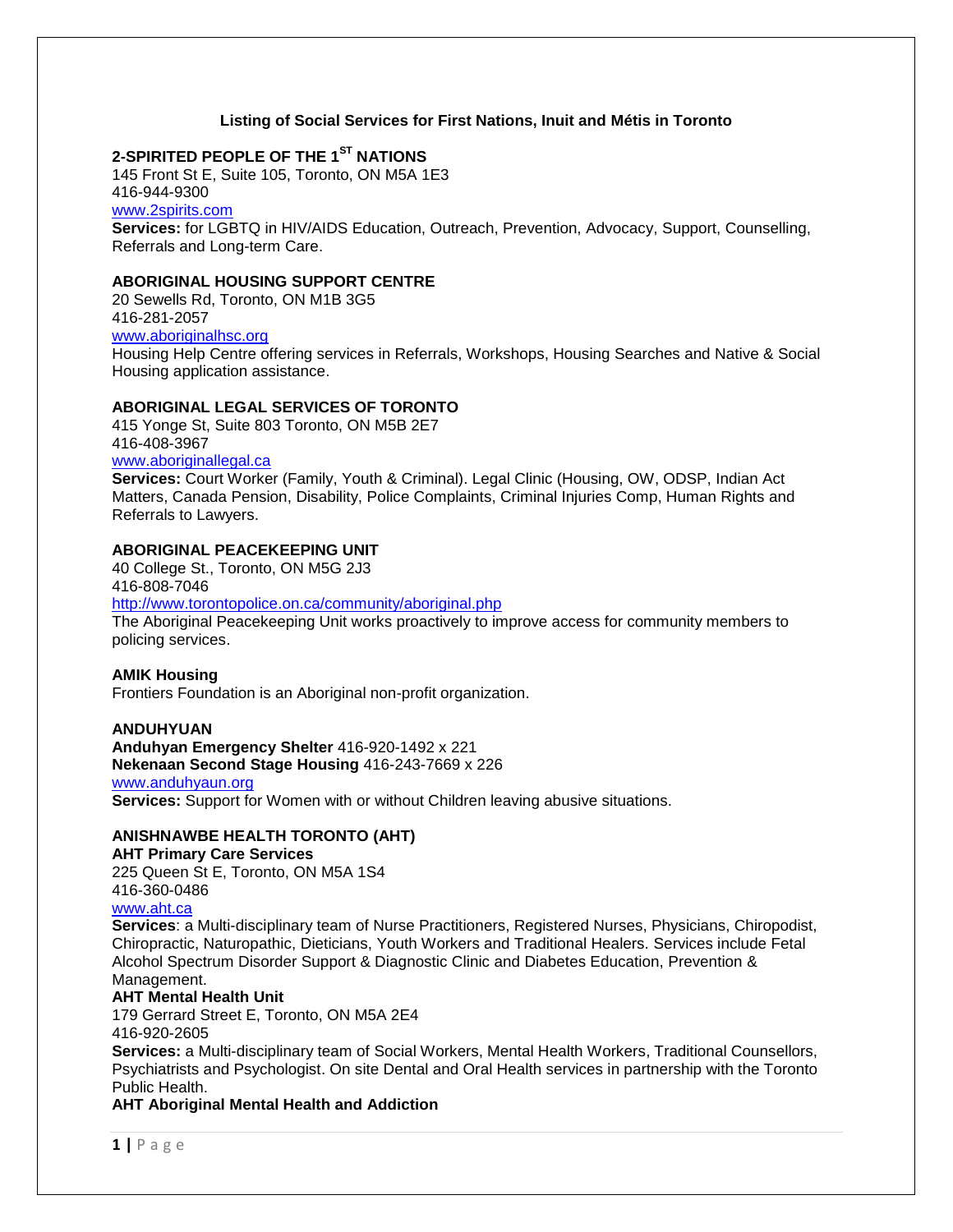22 Vaughan Rd, Toronto, ON M6G 2N1 416-657-0379 **Services:** Day Treatment program for Mental Health and Addiction support with individual counselling and groups.

# **CENTRE FOR ADDICTION AND MENTAL HEALTH (CAMH) ABORIGINAL SERVICES**

60 White Squirrel Way, Toronto, ON M6J 1H4 416-535-8501

## [www.camh.ca](http://www.camh.ca/)

**Services:** Mental Health and Addiction services using Western and Traditional healing interventions in counselling and group counselling. Out-patient services and In-patient service of a 21 day treatment program for women and men.

## **GABRIEL DUMONT NON-PROFIT HOMES**

4201 Kingston Road, Scarborough, ON M1E 5B3 416-286-5277 Geared to income, 87-unit apartment and townhouse complex.

#### **Métis Nation of Ontario – Toronto Regional Office**

75 Sherbourne St, Suite 311, Toronto, ON M5A 2P9 416-977-9881

# [www.metisnation.org](http://www.metisnation.org/)

**Services:** Community Wellness program (promote healthy living and prevention of family violence which includes Crisis Intervention, Peer Counselling, Wellness & Planning, help completing relevant Forms & Applications and Accompaniment to Appointments). Healthy Babies and Healthy Children program (Families with Children ages 0-6). The Community Support program (Individuals and Families who are experiencing challenges in managing chronic diseases, who have a terminal illness and/or barriers to accessing health care which includes coordination of medical transportation and accompaniment to medical appointments). Mental Health Demonstration program/Telemental Health service (Adults to access Psychiatric support which requires a Doctor referral).

#### **MIZIWE BIIK ABORIGINAL EMPLOYMENT AND TRAINING**

167-169 Gerrard St E, Toronto, ON M5A 2E4 416-591-2310

# [www.miziwebiik.com](http://www.miziwebiik.com/)

**Services** in providing employment and training opportunities; Employment/Career counselling, Job Development and Referrals, Training and Workshops, Pre-employment skills development and promotes Entrepreneurial opportunities.

## **NA-ME-RES (NATIVE MEN'S RESIDENCE)**

**The Men's Residence (Temporary Shelter)**

14 Vaughan Rd, Toronto, ON M6G 2N1 416-652-0334

#### [www.nameres.org](http://www.nameres.org/)

**Services:** men who are homeless needing temporary shelter, assistance and support to secure housing appropriate to their needs (63) beds.

#### **Sagatay (Transitional Housing)**

26 Vaughan Rd, Toronto, ON M6G 2C4 416-651-6750

#### **Outreach Services**

20A Vaughan Rd, Toronto, ON M6G 2N1

416-653-4794

**Services:** Street Outreach, Housing and Aftercare, includes mental health and addictions support, connections to Primary Health Care providers, ID Clinics, Landlord Issues, locating neighborhood meal sites and food banks.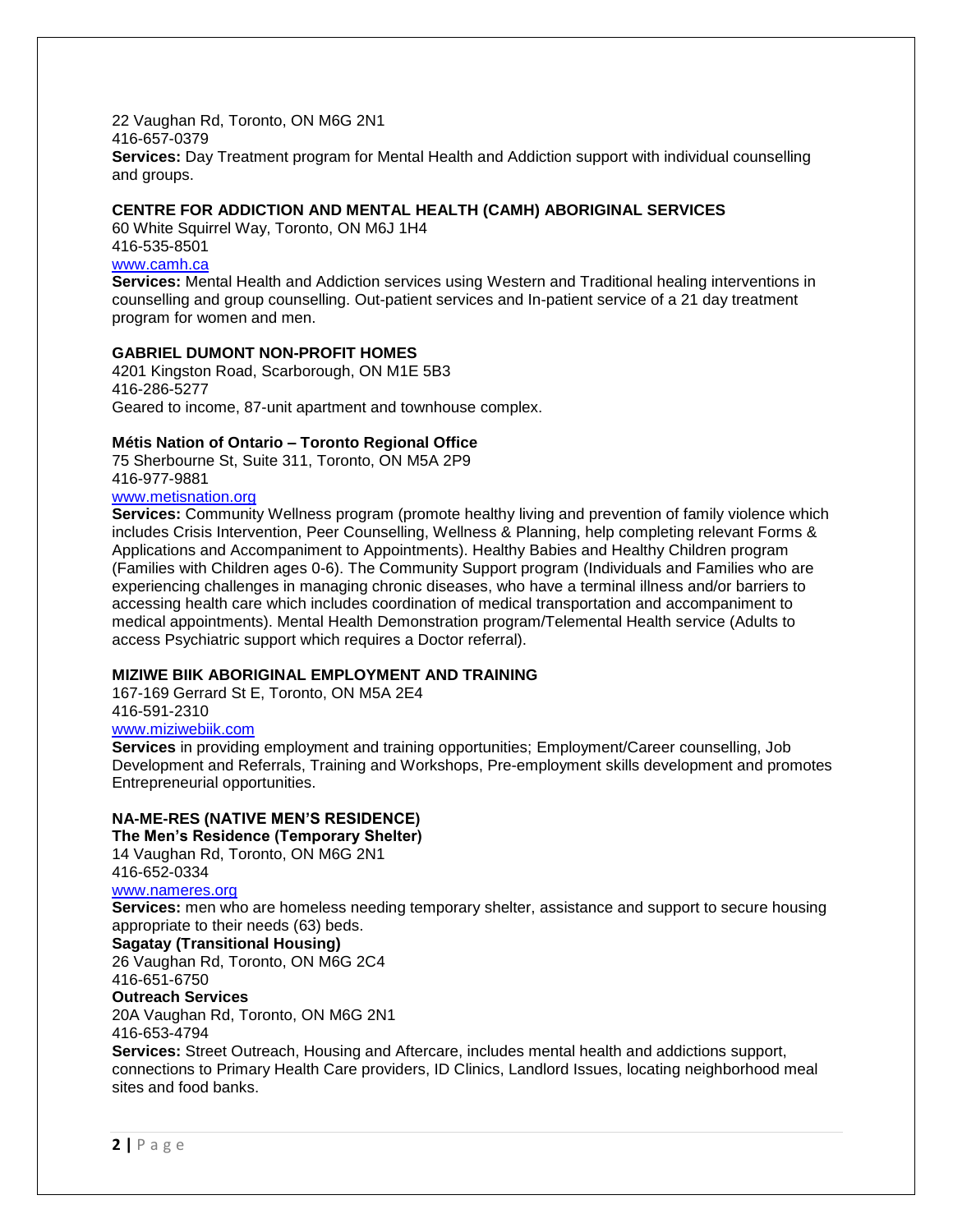# **NATIVE CANADIAN CENTRE OF TORONTO**

16 Spadina Rd, Toronto, ON M5G 1K2 416-964-9087

#### [www.ncct.on.ca](http://www.ncct.on.ca/)

**Services:** Programs for Seniors, Youth and Martial Arts. Various Cultural activities for the everyone offered every week; Cree, Mohawk and Ojibway Language classes, Pow Wow Dance class, Regalia making, Beading, Mixed Hand Drum, Men's Big Drum and a weekly Big Drum Social every Thursday's at 6 p.m..

#### **Dodem Kanonhsa**

55 St. Clair Ave E, Toronto, ON M6H 3R9 416-952-9272

[www.dodemkanonhsa](http://www.dodemkanonhsa/)

Cultural facility providing group teachings and one to one cultural counselling by Elders and Teachers.

## **NATIVE CHILD & FAMILY SERVICES OF TORONTO**

30 College St, Toronto, ON M5G 1K2 416-969-8510 [www.nativechild.org](http://www.nativechild.org/)

**Services:** for Children and their Families; Supportive services in Counselling, Advocacy and Referrals. Education on Parenting, Early Childhood Development and Licensed Child Care Centres. Housing services with the Women's Transition House, Men's Transition House and the Aboriginal Women and Children apartments. Child Protection services, Fostering and Adoption. Youth services and weekly Cultural activities.

# **NATIVE WOMEN'S RESOURCE CENTRE**

191 Gerrard St E, Toronto, ON M5A 2E5 416-963-9963

## [www.nwrct.ca](http://www.nwrct.ca/)

**Services:** for Women and their Families and Youth. Housing and Advocacy for addressing the needs of women who are homeless and at risk of becoming homeless. Offers private and wheelchair accessible showers, free laundry facilities, clothing bank and donated items. Programs in Parenting, Employment and Education, Cultural (crafts and drumming) and Spirit (Healing and Full Moon Ceremonies). Food bank every Wednesday from 9:30 – 11:30 and lunch from Mon.-Fri. at 12:30-1:30.

## **NISHNAWBE HOMES**

244 Church St, Toronto, ON M5B 1Z3 416-975-5454 Housing rentals geared to income. Private rooms with shared common areas and private units.

## **ONTARIO ABORIGINAL HIV/AIDS STRATEGY**

7 Hayden St, Suite 201, Toronto, ON M4Y 2P2 416-944-9481

## [www.oahas.org](http://www.oahas.org/)

**Services:** in Education & Training & Community Development to FNIM and non-FNIM organizations/groups/agencies/schools/individuals. Health & Promotion services in accessing basic health needs; in come, housing, food, promoting safe sex and providing harm reduction supplies. Outreach, Support and Referrals including pre and post-test counselling, health and HIV/AIDS treatment, home and hospice visits, assistance to and from appointments, family support and bereavement counselling.

## **Queen West Community Health Centre**

168 Bathurst St, Toronto ON M5V 2R4 416-703-8482

<http://ctchc.org/programs-services/wellness/four-winds-aboriginal-health-wellness-program/>

Four Winds — Aboriginal Health & Wellness Program: Queen West is a non-Aboriginal organization which has been providing services to Aboriginal clients since its opening at the Queen/Bathurst site. Using a harm reduction, trauma informed and empowerment model within Aboriginal healing approaches,